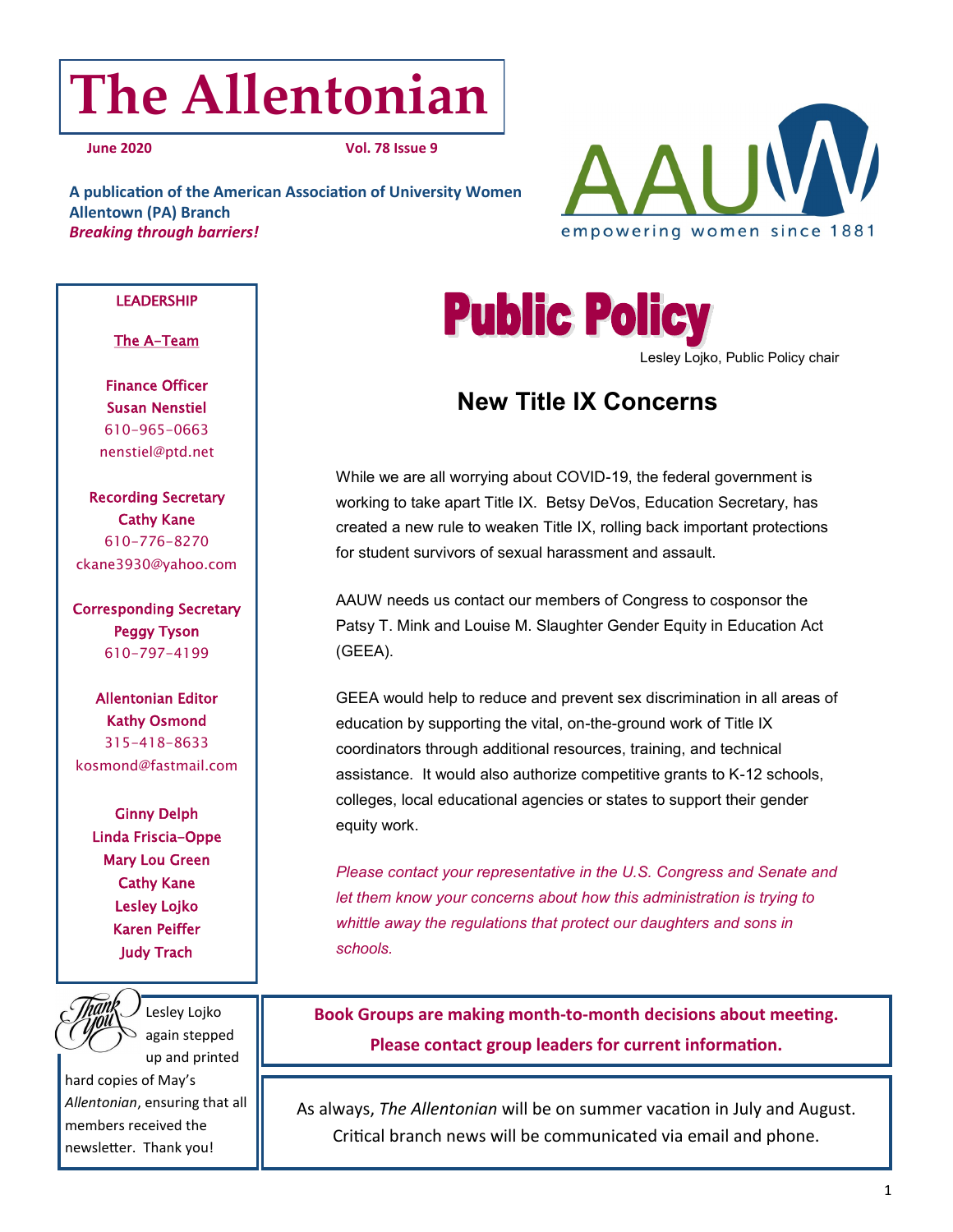*Thank you to those members who have sent in their dues. Here is a copy of the renewal form. Please note that the deadline to submit dues is June 30, 2020.*

*To our Honorary Life Members – if you wish to make a contribution to the branch, the Dictionary Fund or to AAUW, please send to me your check payable to AAUW Allentown.*

*Stay safe and healthy. Susan Nenstiel Finance Officer*



### MEMBERSHIP RENEWAL 2020-2021

AAUW Allentown Branch Dues due by June 30, 2020

Cost—\$84.00 (\$56 is considered tax deductible)

Cost - \$25.00 for Paid Life Members

Cost - \$0.00 for Honorary Life Members

Please send your check payable to AAUW Allentown to Susan Nenstiel, 2889 Aronimink Pl., Macungie, PA 18062.

Please let us know if you have any changes to your contact information.

In addition to my dues, I'd like to make a contribution to:

AAUW Funds (where it is needed most)  $\qquad$  \$ (100% tax deductible)

Legal Advocacy Fund  $\uparrow$  (100% tax deductible) AAUW Allentown Dictionary Fund 5

Program/Project Suggestions: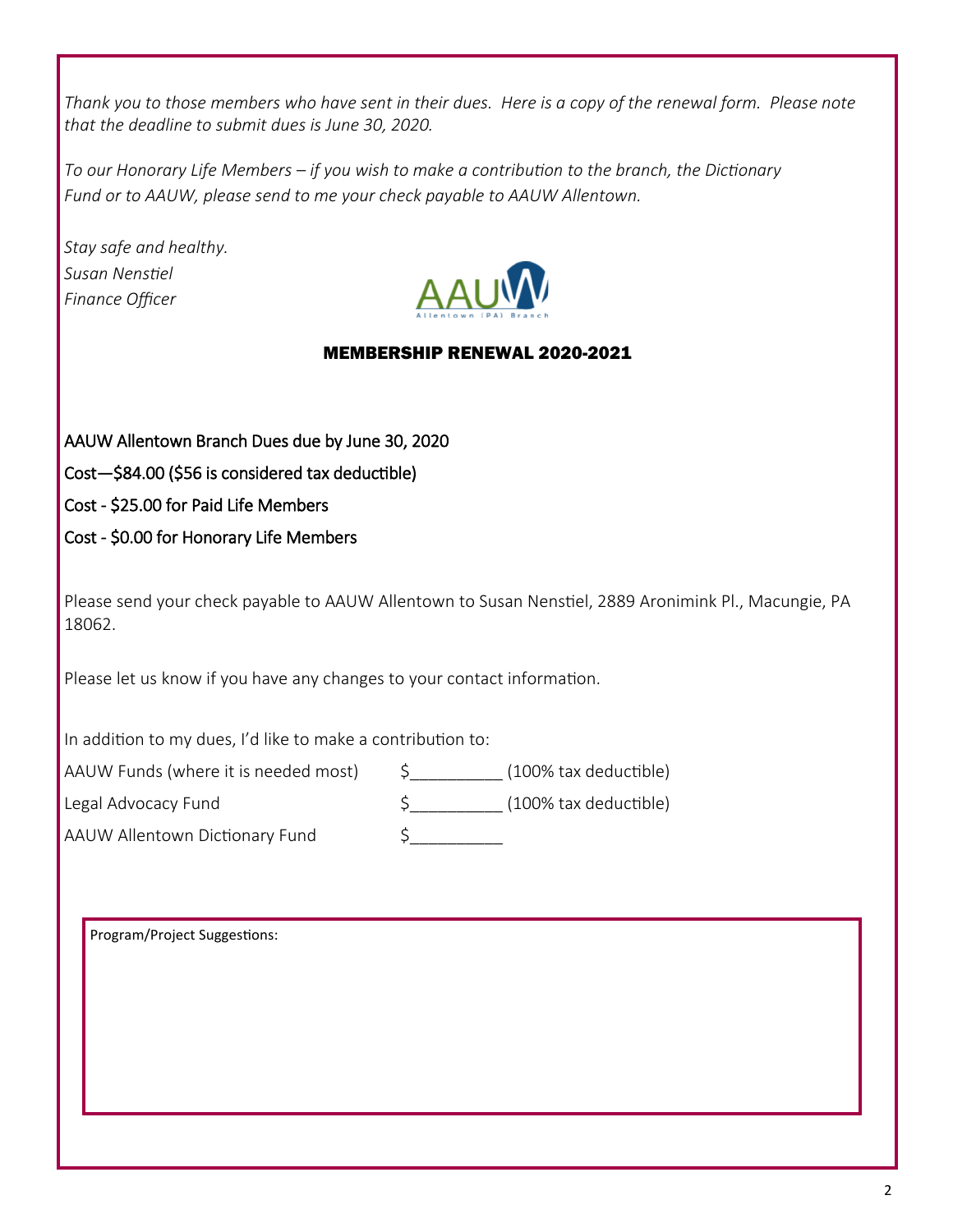| <b>Consolation</b> by Billy Collins                                                                                                                                                                                                                                                                   |
|-------------------------------------------------------------------------------------------------------------------------------------------------------------------------------------------------------------------------------------------------------------------------------------------------------|
| How agreeable it is not to be touring Italy this summer,<br>wandering her cities and ascending her torrid hilltowns.<br>How much better to cruise these local, familiar streets,<br>fully grasping the meaning of every roadsign and billboard<br>and all the sudden hand gestures of my compatriots. |
| There are no abbeys here, no crumbling frescoes or famous<br>domes and there is no need to memorize a succession<br>of kings or tour the dripping corners of a dungeon.<br>No need to stand around a sarcophagus, see Napoleon's<br>little bed on Elba, or view the bones of a saint under glass.     |
| How much better to command the simple precinct of home<br>than be dwarfed by pillar, arch, and basilica.<br>Why hide my head in phrase books and wrinkled maps?<br>Why feed scenery into a hungry, one-eyes camera<br>eager to eat the world one monument at a time?                                  |
| Instead of slouching in a café ignorant of the word for ice,<br>I will head down to the coffee shop and the waitress<br>known as Dot. I will slide into the flow of the morning<br>paper, all language barriers down,<br>rivers of idiom running freely, eggs over easy on the way.                   |
| And after breakfast, I will not have to find someone<br>willing to photograph me with my arm around the owner.<br>I will not puzzle over the bill or record in a journal<br>what I had to eat and how the sun came in the window.<br>It is enough to climb back into the car                          |
| as if it were the great car of English itself<br>and sounding my loud vernacular horn, speed off<br>down a road that will never lead to Rome, not even Bologna.                                                                                                                                       |

### *The Allentonian*

----------------------------------

**Please submit news and announcements to the editor, Kathy Osmond, at kosmond@fastmail.com** *Deadline is August 15 for the September issue* **Check the website for updated information and to read** *The Allentonian* **online.**  *Allentown Branch Website: [http://allentown](http://allentown-pa.aauw.net)-pa.aauw.net*

> **Allentown Branch email address is: [aauwallentown@yahoo.com](mailto:aauwallentown@yahoo.com) National Website: [www.aauw.org](http://www.aauw.org) State Website: aauw-pa.aauw.net/**

> > **AAUW Member helpline: 800-326-AAUW**

**AAUW MISSION STATEMENT**

*AAUW advances equity for women and girls through advocacy, education, philanthropy, and research.*

**AAUW DIVERSITY STATEMENT**

In principle and in practice, AAUW values and seeks a diverse membership. There shall be no barriers to full participation in this organiza*tion on the basis of gender, race, creed, age, sexual orientation, national origin, disability, or class.*

**AAUW LAF/EF**

**AAUW LEGAL ADVOCACY FUND aauw.org/what-we-do/legal-resources/**

*provides funding and a support system for women seeking judicial redress for sexual discrimination.*